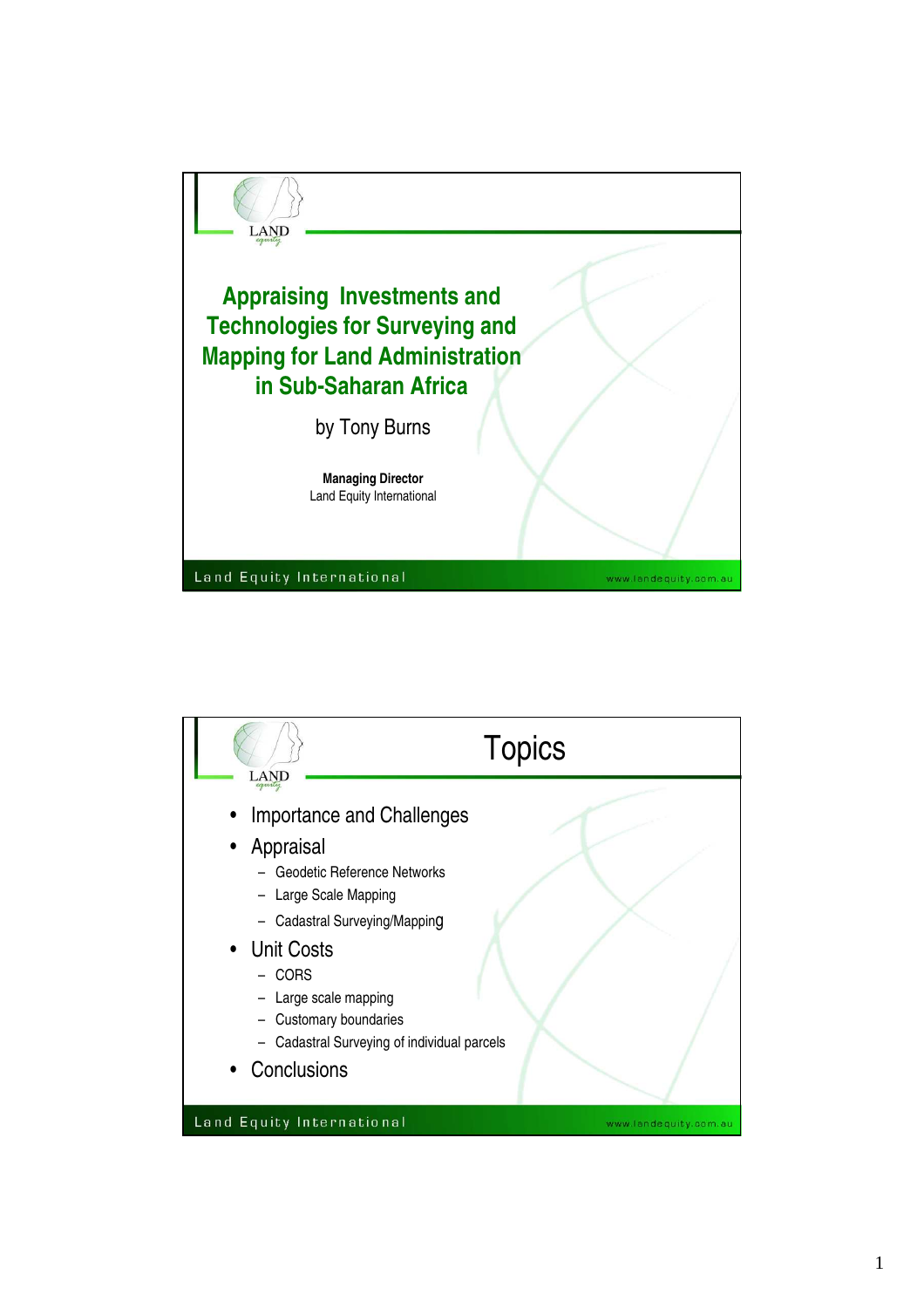

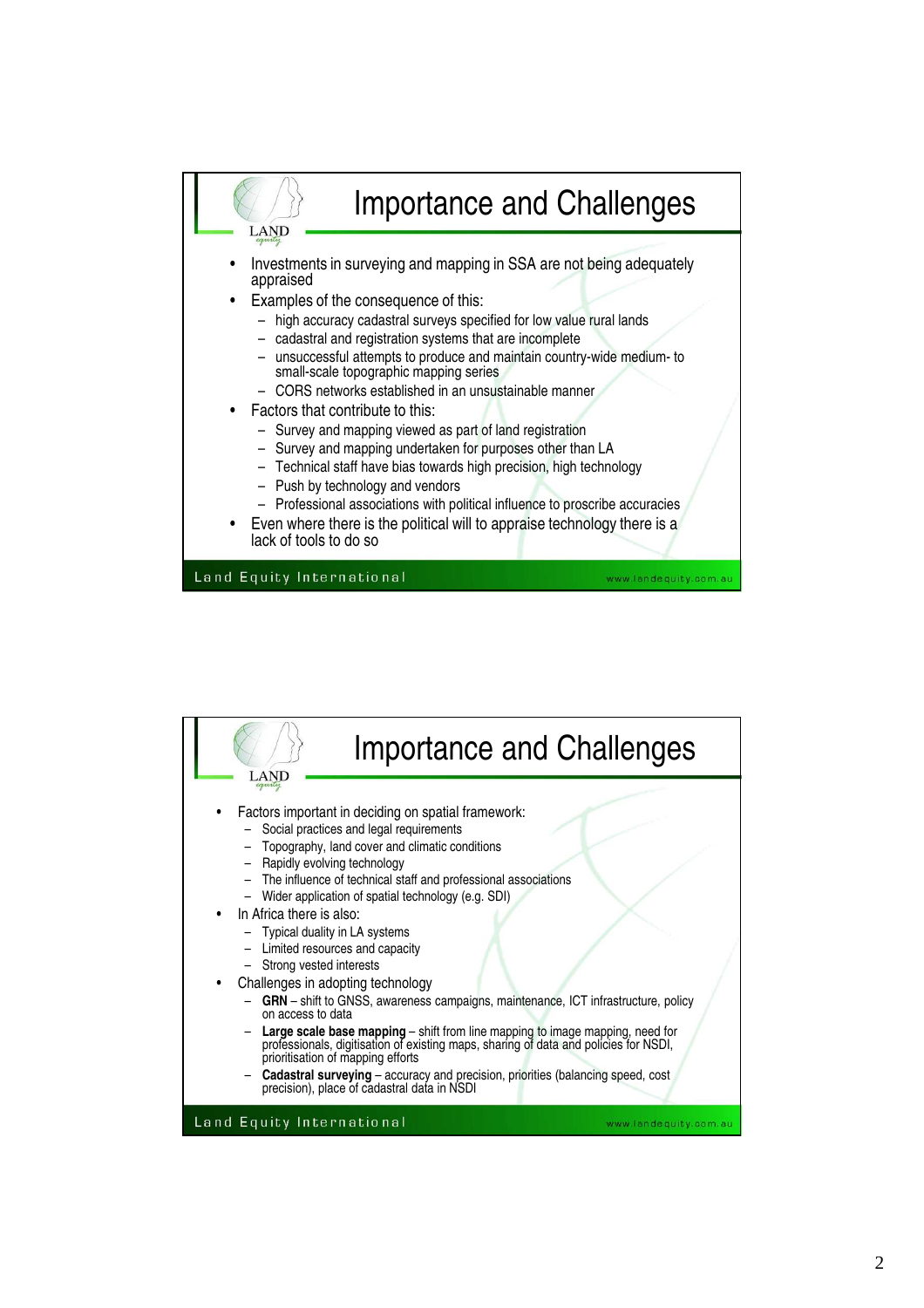

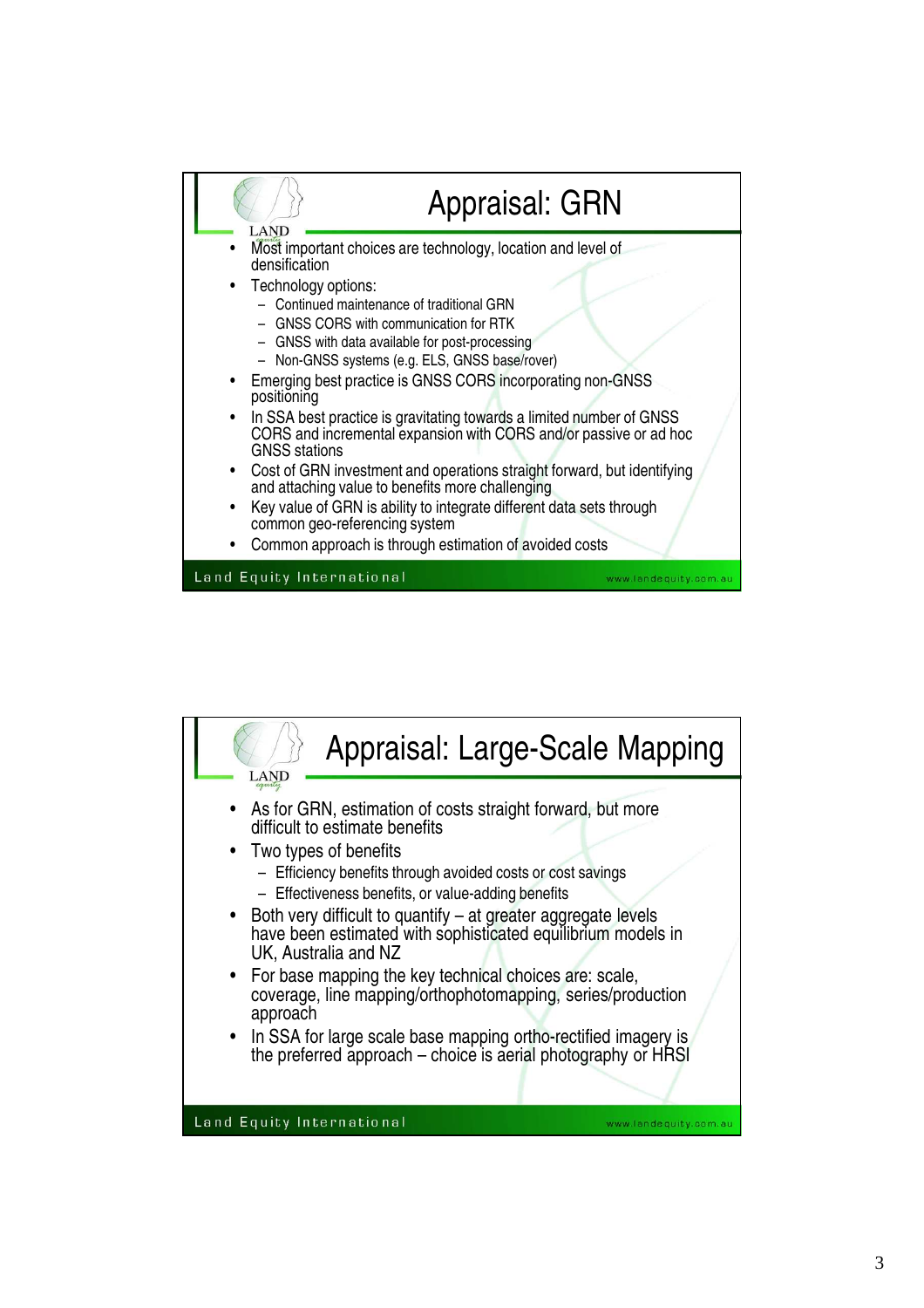| LAND                                                                                                                                                                                                                                                                                                                                                                                                        |                                                     |        |            | Appraisal: Cadastral Survey/Mapping |  |  |  |
|-------------------------------------------------------------------------------------------------------------------------------------------------------------------------------------------------------------------------------------------------------------------------------------------------------------------------------------------------------------------------------------------------------------|-----------------------------------------------------|--------|------------|-------------------------------------|--|--|--|
| Cadastral surveying provides the spatial framework for registering/recording<br>land rights<br>Can be difficult to isolate the benefits of cadastral surveying – Ethiopia,<br>where rights issued without a spatial framework, WTP study in 2006<br>estimated benefits to be ~\$1.4/parcel<br>Generally cost-benefit analysis of registration has not undertaken a CEA of<br>٠<br>surveying/mapping options |                                                     |        |            |                                     |  |  |  |
|                                                                                                                                                                                                                                                                                                                                                                                                             | Survey Time/Speed<br>Cost (US\$)<br>(hours:minutes) |        |            |                                     |  |  |  |
|                                                                                                                                                                                                                                                                                                                                                                                                             | Per parcel                                          | Per ha | Per parcel | Per ha                              |  |  |  |
| Hand-held GPS                                                                                                                                                                                                                                                                                                                                                                                               | 4.98                                                | 9.27   | 00:19      | 00:34                               |  |  |  |
| Rope only                                                                                                                                                                                                                                                                                                                                                                                                   | 00:28<br>0.81<br>1.50<br>00:15                      |        |            |                                     |  |  |  |
| Rope and hand-held GPS                                                                                                                                                                                                                                                                                                                                                                                      | 0.97<br>1.81<br>00:17<br>00:30                      |        |            |                                     |  |  |  |
| Tape and Compass                                                                                                                                                                                                                                                                                                                                                                                            | 02:53<br>18.18<br>33.66<br>01:34                    |        |            |                                     |  |  |  |
| Tape and Compass and HHGPS<br>33.80<br>01:36<br>03:00<br>18.29                                                                                                                                                                                                                                                                                                                                              |                                                     |        |            |                                     |  |  |  |
| <b>Total Stations</b>                                                                                                                                                                                                                                                                                                                                                                                       | 7.27                                                | 13.54  | 00:23      | 00:44                               |  |  |  |
| <b>IKONOS</b> Satellite imagery                                                                                                                                                                                                                                                                                                                                                                             | 14.23                                               | 26.52  | 00:17      | 00:31                               |  |  |  |
| Land Equity International<br>www.landequity.com.au                                                                                                                                                                                                                                                                                                                                                          |                                                     |        |            |                                     |  |  |  |

| <b>AND</b><br>equity                   |                                      |             | Unit Costs: CORS                 |                            |
|----------------------------------------|--------------------------------------|-------------|----------------------------------|----------------------------|
| <b>Geodetic Referencing</b><br>Country | Number of<br><b>CORS</b><br>stations | <b>Year</b> | <b>Investment</b> cost<br>(US\$) | <b>Unit cost</b><br>(US\$) |
| Serbia                                 | 34                                   | 2004        | 1,244,000                        | 36,586                     |
| Turkey                                 | 145                                  | 2007-2009   | 4,200,000                        | 29,099                     |
| FYR Macedonia                          | 14                                   | 2007        | 615,595                          | 43,971                     |
| Ghana                                  | 5                                    | 2007        | 164,160                          | 32,832                     |
| Tanzania                               | $\overline{2}$                       | 2009        | <b>NA</b>                        | 30,000                     |
|                                        | 1                                    | 2003        | <b>NA</b>                        | 36,500                     |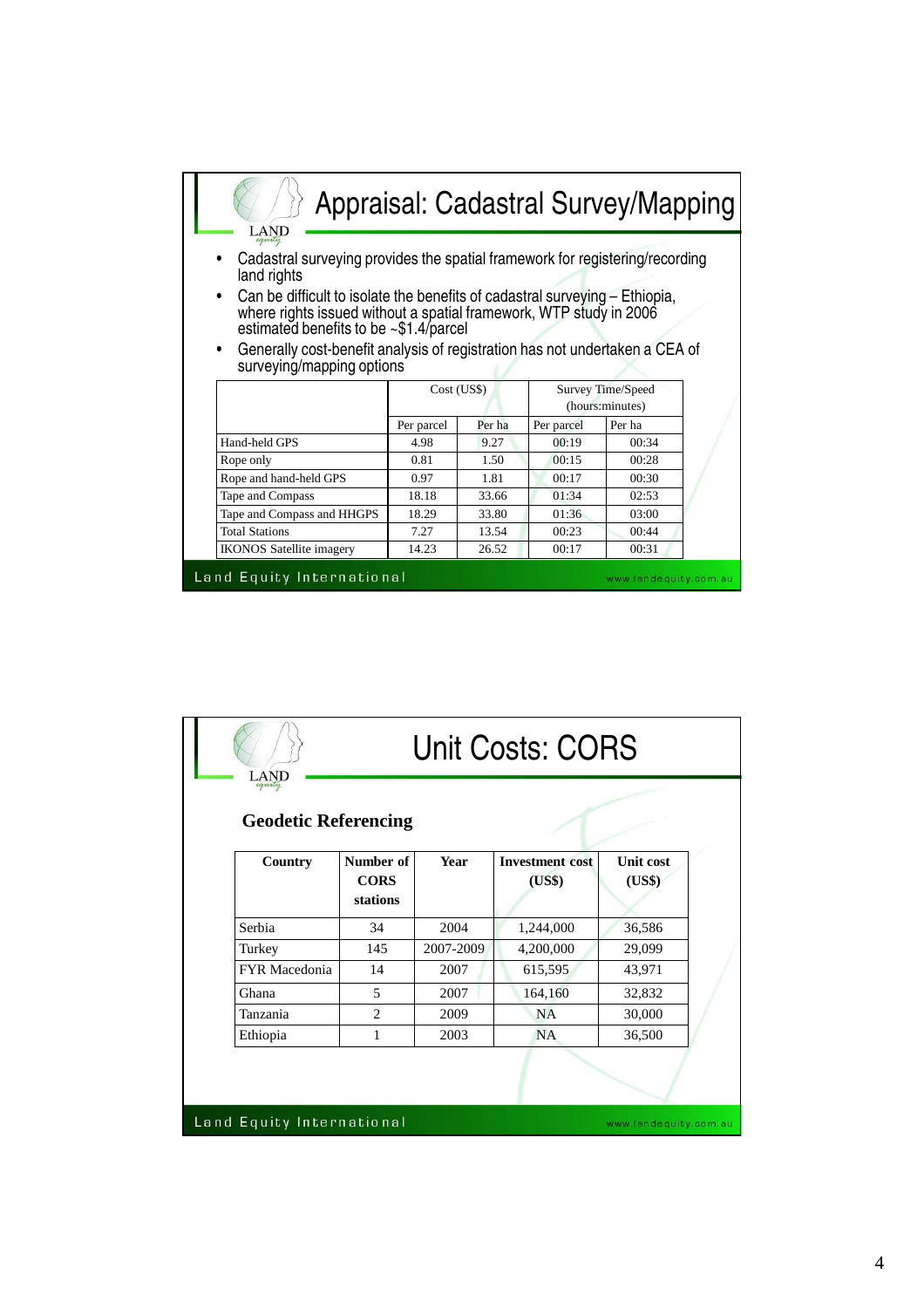| <b>AND</b>                                         | <b>Typology of CORS Networks</b> |                                                    |                                                 |  |  |
|----------------------------------------------------|----------------------------------|----------------------------------------------------|-------------------------------------------------|--|--|
| <b>Type of CORS</b>                                | <b>DGPS</b>                      | <b>Smoothed DGPS</b>                               | <b>PDGPS</b>                                    |  |  |
| <b>Network</b>                                     |                                  |                                                    |                                                 |  |  |
| Accuracy                                           | $1-3$ m                          | Appr. $0.5$ m                                      | $1-2$ cm                                        |  |  |
| <b>Observations</b>                                | L1 code                          | L1 code, L1<br>carrier phase for<br>smoothing only | L1 code, L1/L2 carrier<br>phase for positioning |  |  |
| Reference stations<br>spacing                      | Appr. 500 km                     | Appr. 300 km                                       | $20 - 50$ km                                    |  |  |
| Real time/post-<br>processing                      | Real time                        | Real time (and<br>post-processed)                  | Both                                            |  |  |
| Correction generation                              | Pseudo-ranges                    | Pseudo-ranges or<br>static space                   | Static space and all<br>measurements            |  |  |
| Transmission media,                                | Radio,                           | Communication                                      | Mobile phones,                                  |  |  |
| real time                                          | wireless                         | satellites, wireless                               | wireless, ntrip (internet)                      |  |  |
| Transmission media.<br>post-processing             | Not available                    | ftp, email                                         | Web-portal, ftp, email,<br>fixed-line phone     |  |  |
| Land Equity International<br>www.landequity.com.au |                                  |                                                    |                                                 |  |  |

| Unit Costs - Large Scale Mapping<br>AND                                  |                                                    |               |           |                                    |                 |  |
|--------------------------------------------------------------------------|----------------------------------------------------|---------------|-----------|------------------------------------|-----------------|--|
|                                                                          |                                                    |               |           |                                    |                 |  |
| <b>Source of Large</b>                                                   | <b>Image Scale</b>                                 |               |           | Unit Costs (US\$/km <sup>2</sup> ) |                 |  |
| Scale Base Map                                                           | /Resolution                                        | <b>Europe</b> | Ghana     | <b>Tanzania</b>                    | <b>Ethiopia</b> |  |
| Satellite imagery;<br>ortho-rectified;<br>(new; at least 30)<br>$km^2$ ) | GeoEye 0.5 m                                       | 30            | 30        | 30                                 | 30              |  |
| Aerial<br>photography (250<br>$km^2$ )                                   | 1:45,000 (50<br>cm pixel)                          | 31.5          | 150       | <b>NA</b>                          | <b>NA</b>       |  |
| Line mapping<br>(analogue method)                                        | 1:2,000                                            | 1643          | <b>NA</b> | NA                                 | <b>NA</b>       |  |
|                                                                          |                                                    |               |           |                                    |                 |  |
|                                                                          | Land Equity International<br>www.landequity.com.au |               |           |                                    |                 |  |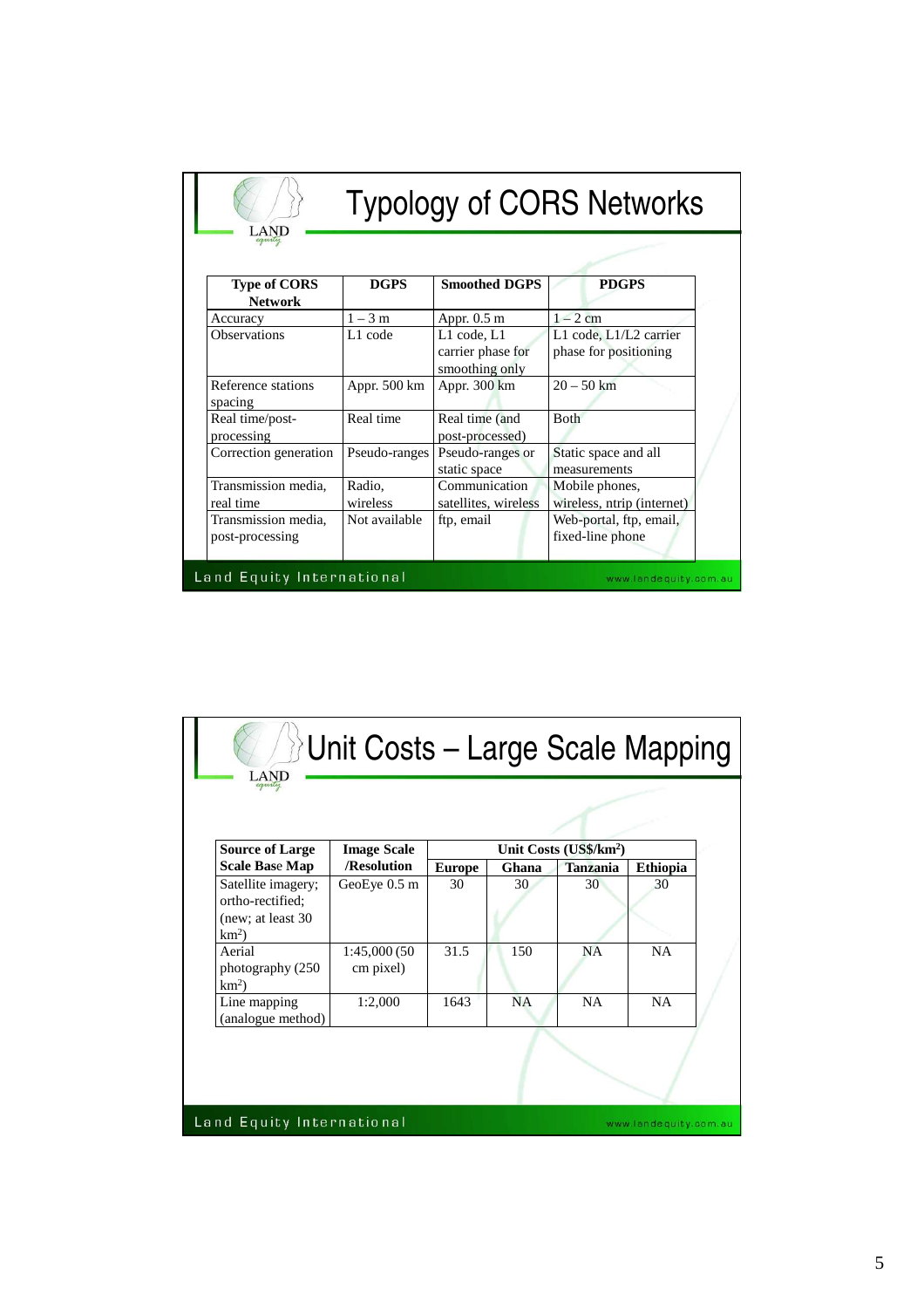| .AND                                            | <b>Customary Boundaries</b>                                            |                                                           |                                                                         |                       |  |
|-------------------------------------------------|------------------------------------------------------------------------|-----------------------------------------------------------|-------------------------------------------------------------------------|-----------------------|--|
| Country                                         | Description of                                                         | <b>Ecological</b>                                         | <b>Method of survey</b>                                                 | Cost/km               |  |
|                                                 | lands                                                                  | Description of<br>Area                                    |                                                                         |                       |  |
| Ghana                                           | Customary land<br>administered by<br>Traditional<br><b>Authorities</b> | Many areas<br>with dense<br>vegetation                    | Fixed boundary<br>survey (mainly use<br>of GPS/Total<br><b>Stations</b> | 500-700               |  |
| Tanzania                                        | Village land<br>administered by<br>Village Councils                    | Few areas with<br>dense<br>vegetation                     | Fixed boundary<br>survey (mainly use<br>of GPS)                         | $20 - 50$             |  |
| Mozambique (unit<br>costs are per<br>community) | Community land<br>administered by<br>communities                       | Considerable<br>resources in<br>organizing<br>communities | General boundary<br>survey (Sketch<br>map)                              | $2,000-$<br>10,000    |  |
|                                                 |                                                                        |                                                           |                                                                         |                       |  |
| Land Equity International                       |                                                                        |                                                           |                                                                         | www.landequity.com.au |  |

|                                                                                                                                                                                                                                                                             | <b>Cadastral Surveying</b> |                    |  |  |  |  |  |
|-----------------------------------------------------------------------------------------------------------------------------------------------------------------------------------------------------------------------------------------------------------------------------|----------------------------|--------------------|--|--|--|--|--|
| <b>Cadastral Surveying - Individual Parcels</b>                                                                                                                                                                                                                             |                            |                    |  |  |  |  |  |
|                                                                                                                                                                                                                                                                             | Country                    | Cost/parcel (US\$) |  |  |  |  |  |
|                                                                                                                                                                                                                                                                             | Ethiopia                   |                    |  |  |  |  |  |
|                                                                                                                                                                                                                                                                             | Rwanda - rural             | $9 - 11$           |  |  |  |  |  |
|                                                                                                                                                                                                                                                                             | Rwanda - urban             | $9-10$             |  |  |  |  |  |
|                                                                                                                                                                                                                                                                             | Namibia                    | 11                 |  |  |  |  |  |
|                                                                                                                                                                                                                                                                             | Madagascar                 | $7 - 28$           |  |  |  |  |  |
|                                                                                                                                                                                                                                                                             | Tanzania                   | 45                 |  |  |  |  |  |
|                                                                                                                                                                                                                                                                             | Uganda                     | 40                 |  |  |  |  |  |
|                                                                                                                                                                                                                                                                             | Ghana                      | 45                 |  |  |  |  |  |
|                                                                                                                                                                                                                                                                             | Cote d'Ivoire              | $7 - 10$           |  |  |  |  |  |
| International experience comparable:<br>Kyrgyzstan, urban project in Peru ~\$2/parcel<br>- Armenia ~\$5/parcel<br>Thailand, El Salvador ~\$10/parcel<br>Moldova and rural project in Peru ~\$20/parcel<br>Cadastral survey without GRN \$2-5/parcel, with GRN \$5-10/parcel |                            |                    |  |  |  |  |  |
| Land Equity International<br>www.landequity.com.au                                                                                                                                                                                                                          |                            |                    |  |  |  |  |  |